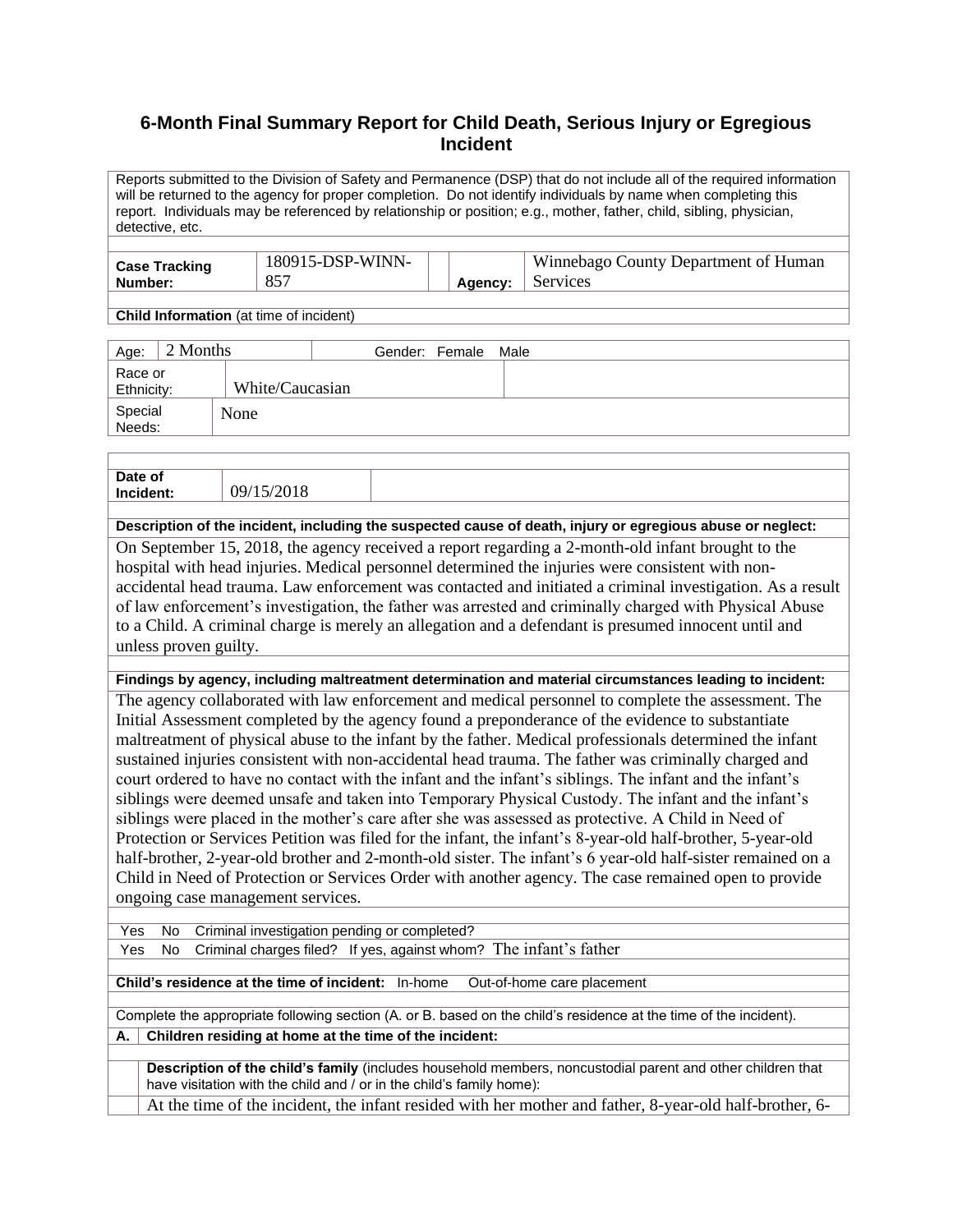year-old half-sister, 5-year-old half-brother, 2-year-old brother and 2-month-old sister.

**Yes No Statement of Services:** Were services under ch. 48 or ch. 938 being provided to the child, any member of the child's family or alleged maltreater at the time of the incident, including any referrals received by the agency or reports being investigated at time of incident?

**If "Yes", briefly describe the type of services, date(s) of last contact between agency and recipient(s) of those services, and the person(s) receiving those services:**

At the time of the incident, the infant's 6-year-old maternal half-sibling was residing in the home under a Child in Need of Protection or Services Order that was established by another agency due to identified concerns with this sibling's biological father. The last contact by the other agency with this child was at the mother's home on July 26, 2018.

**Summary of all involvement in services as adults under ch. 48 or ch. 938 by child's parents or alleged maltreater in the previous five years:** (Does not include the current incident.)

The following history is related to the infant's mother, who was residing in the home at the time of the incident:

On March 17, 2017, another agency screened-in a CPS Report alleging sexual abuse to the infant's now 6-year-old half-sister by the infant's father. An assessment was completed by the agency and the allegations of sexual abuse were unsubstantiated. The case was closed upon completion of the Initial **Assessment** 

On March 16, 2017, another agency screened-in a CPS Report alleging sexual abuse to the infant's now 6-year-old half-sister by an unknown maltreater and neglect to the infant's now 6-year-old halfsister by her mother. An assessment was completed by the agency and the allegations of sexual abuse and neglect were unsubstantiated. The case was closed upon completion of the Initial Assessment.

On July 21, 2014, the agency screened-in a CPS Report for Alternative Response alleging neglect to the infant's now 8-year-old half-brother, 6-year-old half-sister, and 5-year-old half-brother by their mother. An assessment was completed by the agency and it was determined that services were needed. A Child in Need of Protection or Services Petition was filed by the agency on September 02, 2014, and the case remained open to provide ongoing case management services.

On January 23, 2014, the agency screened-in a CPS Report for Alternative Response alleging neglect to the infant's now 8-year-old half-brother, 6-year-old half-sister, and 5-year-old half-brother by the mother. An assessment was completed by the agency with a finding of services not needed. The case was closed upon completion of the Initial Assessment.

On January 17, 2014, the agency screened-in a CPS Report for Alternative Response alleging emotional abuse to the infant's now 8-year-old half-brother by his mother, and the father of his 5 year-old half-brother. An assessment was completed by the agency with a finding of services not needed. The case was closed upon completion of the Initial Assessment.

On June 5, 2013, the agency screened-in for a CPS Report for Alternative Response alleging physical abuse to the infant's now 8-year-old half-brother by his mother and biological father. An assessment was completed by the agency with a finding of services not needed. The case was closed upon completion of the Initial Assessment.

The following is history involving the infant's biological father, who was residing in the home at the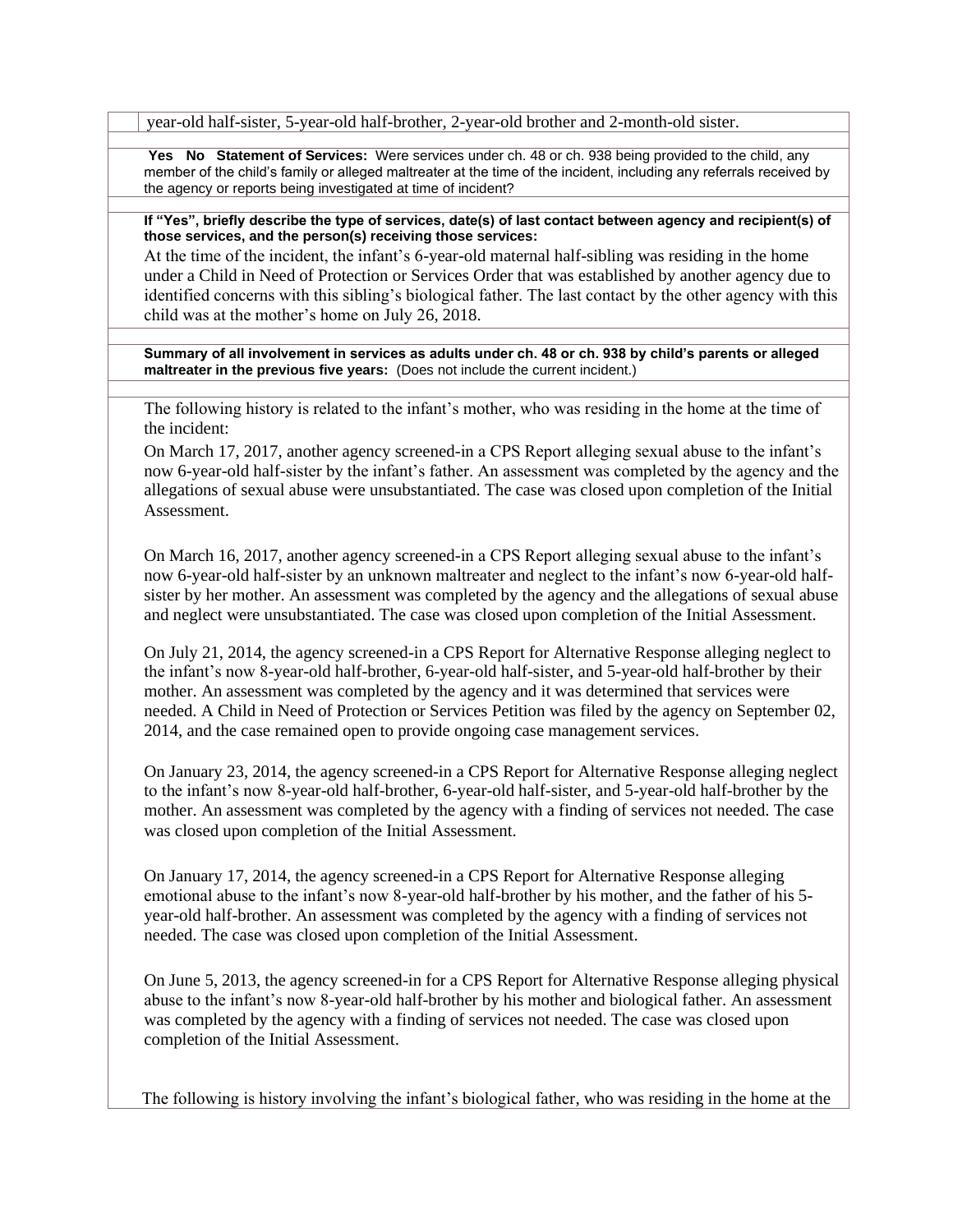### time of the incident:

 On March 17, 2017, another agency screened-in a CPS Report alleging sexual abuse to the infant's now 6-year-old half-sister

 by the infant's father. An assessment was completed by the agency and the allegations of sexual abuse were unsubstantiated.

The case was closed upon completion of the Initial Assessment.

The following history is related to the infant's 6-year-old half-sister's biological father: On January 15, 2018, another agency screened-in a CPS Report alleging neglect to the infant's now 6-year-old half-sister by this sibling's father. An assessment was completed by the agency and the allegation of neglect was substantiated. A Child in Need of Protection or Services Petition was filed on January 17, 2018, and the case remained open to provide ongoing case management services. At the time of the incident, the infant's 6-year-old half-sibling was residing in the mother's home under a Child in Need of Protection or Services Order that was established by another agency due to identified concerns with this sibling's biological father.

The following history is related to the infant's 8-year-old half-brother's biological father: On June 5, 2013, the agency screened-in for a CPS Report for Alternative Response alleging physical abuse to the infant's now 8-year-old half-brother by his mother and biological father. An assessment was completed by the agency with a finding of services not needed. The case was closed upon completion of the Initial Assessment.

The following history is related to the infant's 5-year-old half-brother's biological father:

On January 17, 2014, the agency screened-in a CPS Report for Alternative Response alleging emotional abuse to the infant's now 8-year-old half-brother by his mother, and the father of his 5 year-old half-brother. An assessment was completed by the agency with a finding of services not needed. The case was closed upon completion of the Initial Assessment.

#### **Summary of actions taken by the agency under ch. 48, including any investigation of a report or referrals to services involving the child, any member of the child's family living in this household and the child's parents and alleged maltreater.** (Does not include the current incident.)

(Note: Screened out reports listed in this section may include only the date of the report, screening decision, and if a referral to services occurred at Access. Reports that do not constitute a reasonable suspicion of maltreatment or a reason to believe that the child is threatened with harm are not required to be screened in for an Initial Assessment, and no further action is required by the agency.)

The following history is related to the infant's mother, who was residing in the home at the time of the incident:

On December 5, 2016, the agency screened-out a CPS Report.

On July 21, 2014, the agency screened-in a CPS Report for Alternative Response alleging neglect to the infant's now 8-year-old half-brother, 6-year-old half-sister, and 5-year-old half-brother by their mother. An assessment was completed by the agency and it was determined that services were needed. A Child in Need of Protection or Services Petition was filed by the agency on September 02, 2014, and the case remained open to provide ongoing case management services.

On June 19, 2014, the agency screened-out a CPS report.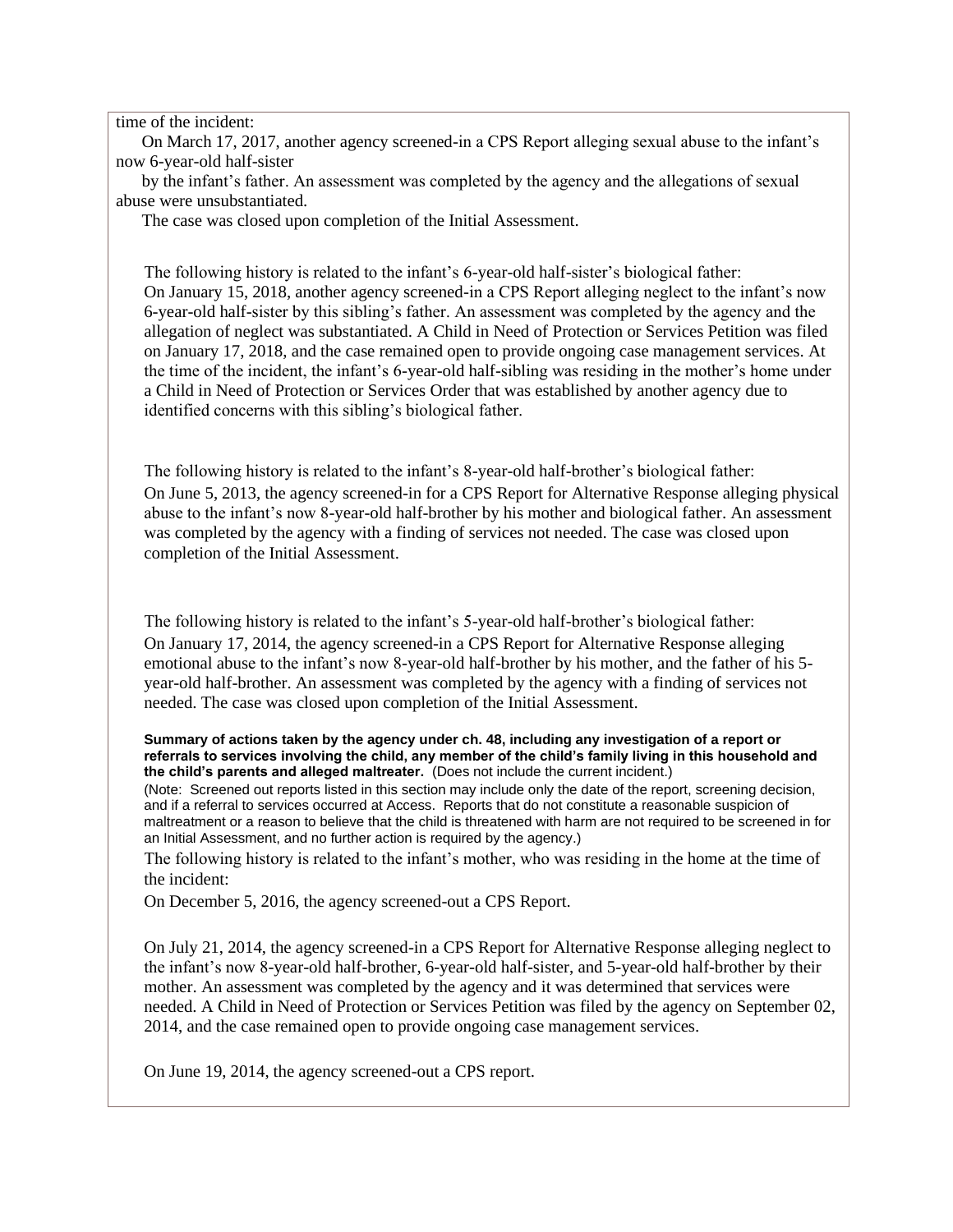On March, 30, 2014, the agency screened-out a CPS report.

On January 23, 2014, the agency screened-in a CPS Report for Alternative Response alleging neglect to the infant's now 8-year-old half-brother, 6-year-old half-sister, and 5-year-old half-brother by the mother. An assessment was completed by the agency with a finding of services not needed. The case was closed upon completion of the Initial Assessment.

On January 17, 2014, the agency screened-in a CPS Report for Alternative Response alleging emotional abuse to the infant's now 8-year-old half-brother by his mother, and the father of his 5 year-old half-brother. An assessment was completed by the agency with a finding of services not needed. The case was closed upon completion of the Initial Assessment.

On June 5, 2013, the agency screened-in for a CPS Report for Alternative Response alleging physical abuse to the infant's now 8-year-old half-brother by his mother and biological father. An assessment was completed by the agency with a finding of services not needed. The case was closed upon completion of the Initial Assessment.

The following history is related to the infant's 8-year-old half-brother's biological father: On June 5, 2013, the agency screened-in for a CPS Report for Alternative Response alleging physical abuse to the infant's now 8-year-old half-brother by his mother and biological father. An assessment was completed by the agency with a finding of services not needed. The case was closed upon completion of the Initial Assessment.

The following history is related to the infant's 6-year old half-sister's biological father: On July 21, 2017, the agency screened-out a CPS Report.

On December 21, 2015, the agency screened-out a CPS Report.

The following history is related to the infant's 5-year-old half-brother's biological father: On January 17, 2014, the agency screened-in a CPS Report for Alternative Response alleging emotional abuse to the infant's now 8-year-old half-brother by his mother, and the father of his 5 year-old half-brother. An assessment was completed by the agency with a finding of services not needed. The case was closed upon completion of the Initial Assessment.

#### **Summary of any investigation involving the child, any member of the child's family and alleged maltreater conducted under ch. 48 and any services provided to the child and child's family since the date of the incident:**

The agency collaborated with law enforcement and medical personnel to complete the assessment. The Initial Assessment completed by the agency found a preponderance of the evidence to substantiate maltreatment of physical abuse to the infant by the father. Medical professionals determined the infant sustained injuries consistent with non-accidental head trauma. The father was criminally charged and court ordered to have no contact with the infant and the infant's siblings. The infant and the infant's siblings were deemed unsafe and taken into Temporary Physical Custody. The infant and the infant's siblings were placed in the mother's care after she was assessed as protective. A Child in Need of Protection or Services Petition was filed for the infant, the infant's 8-year-old